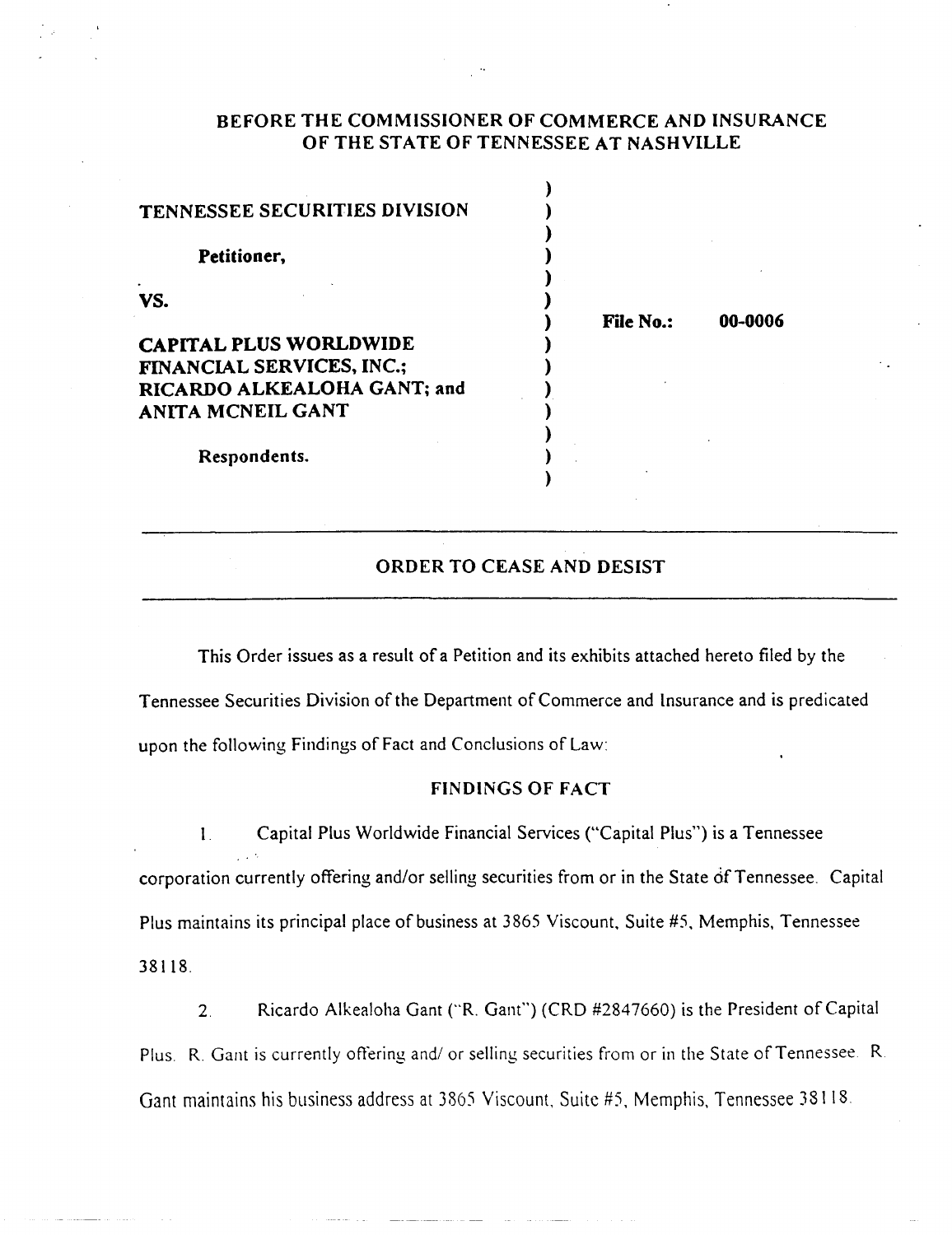3. Anita McNeil Gant ("A Gant") is the wife ofR. Gant and an employee of Capital Plus. A. Gant is currently offering and/ or selling securities from or in the State of Tennessee. A. Gant maintains her business address at 3865 Viscount, Suite #5, Memphis, Tennessee 38118.

4. Capital Plus maintains an Internet website located at http://www.capitalcan.com. From this website. Capital Plus advertises its broker-dealer services and represents itself as providing expertise in the securities business to clients. The mailing/ office address provided on the website is 3865 Viscount. Suite #5. Memphis, Tennessee 38118. Additionally, the Respondent R. Gant uses public speaking appearances in Tennessee to advertise the broker-dealer services of Capital Plus.

5. Capital Plus Worldwide Financial Services, Inc. is not currently, nor has the company ever been registered with the Division pursuant to the Tennessee Securities Act of 1980, as amended. Moreover, Capital Plus has never registered a securities offering with the Division.

6. R. Gant is not currently, nor has he ever been registered with the Division pursuant to the Tennessee Securities Act of 1980, as amended. Moreover, R. Gant has never registered a securities offering with the Division.

7. A Gant is not currently, nor has she ever been registered with the Division pursuant to the Tennessee Securities Act of I 980, as amended. Moreover, A. Gant has never registered a securities offering with the Division.  $\mathbb{F}_q$ 

8. The ''Joint Venture Partnership Program" sold by Capital Plus, R. Gant and A Gant, which is alternatively referred to as a "high-yield program," "bank debentures," or "private placements," is an investment contract and therefore, a security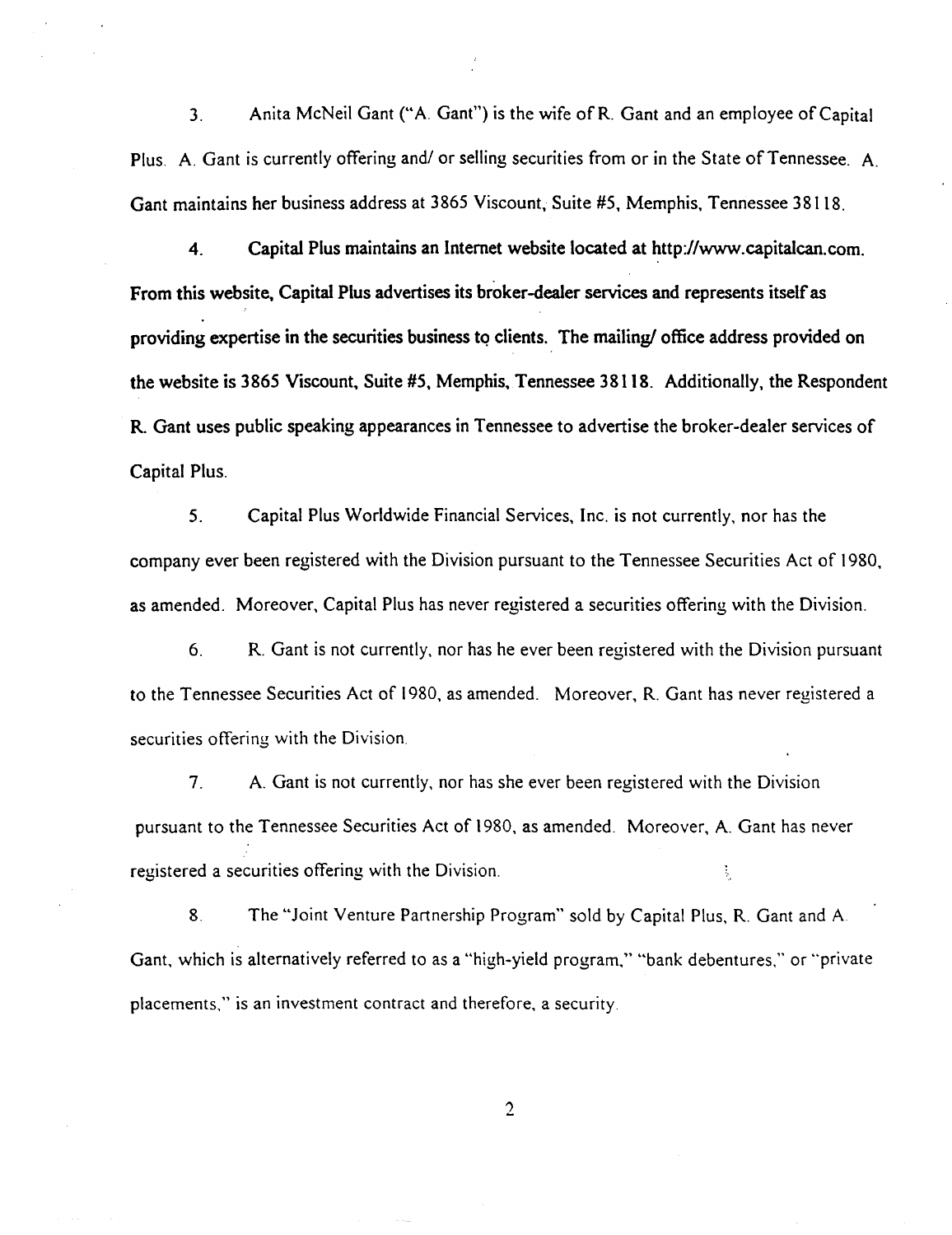9. The Respondents Capital Plus, R. Gant and A. Gant are presently and will continue to offer and/or sell unregistered securities, without the proper registration, from or in the State of Tennessee. As result of this activity the public will suffer immediate and irreparable injury, loss or damage.

10. The Respondents. in connection with the offer. sale and purchase of a security in this state, are engaged in acts. practices or courses of business which operate as a fraud or deceit upon citizens of the State of Tennessee and citizens of other states.

11. This Order is in the public interest and necessary for the protection of investors, and consistent with the purposes fairly intended by the Act.

### CONCLUSIONS OF LAW

1. Tennessee Code Annotated §48-2-1 04 provides that it is unlawful for any person to sell any security in this state unless it is registered with the Division, qualified for an exemption pursuant to §48-2-1 03, or a covered security.

2. Tennessee Code Annotated § 48-2-102 provides that a security includes investment contracts. In *State v. Brewer*, 932 S.W 2d 1, 11 (Tenn.Crim.App. 1996), the court held that an instrument or agreement would be considered an investment contract when (I) an offeree furnishes initial value to an offeror,  $(2)$  a portion of this initial value is subjected to the risks of the enterprise, (3) the furnishing of the initial value is induced by the offeror's promises or representations which give rise to a reasonable understanding that a valuable benefit of some kind, over and above the initial value, will accrue to the offeree as a result of the operation of the enterprise, and (4) the offeree does not receive the right to exercise practical and actual control over the managerial decisions of the enterprise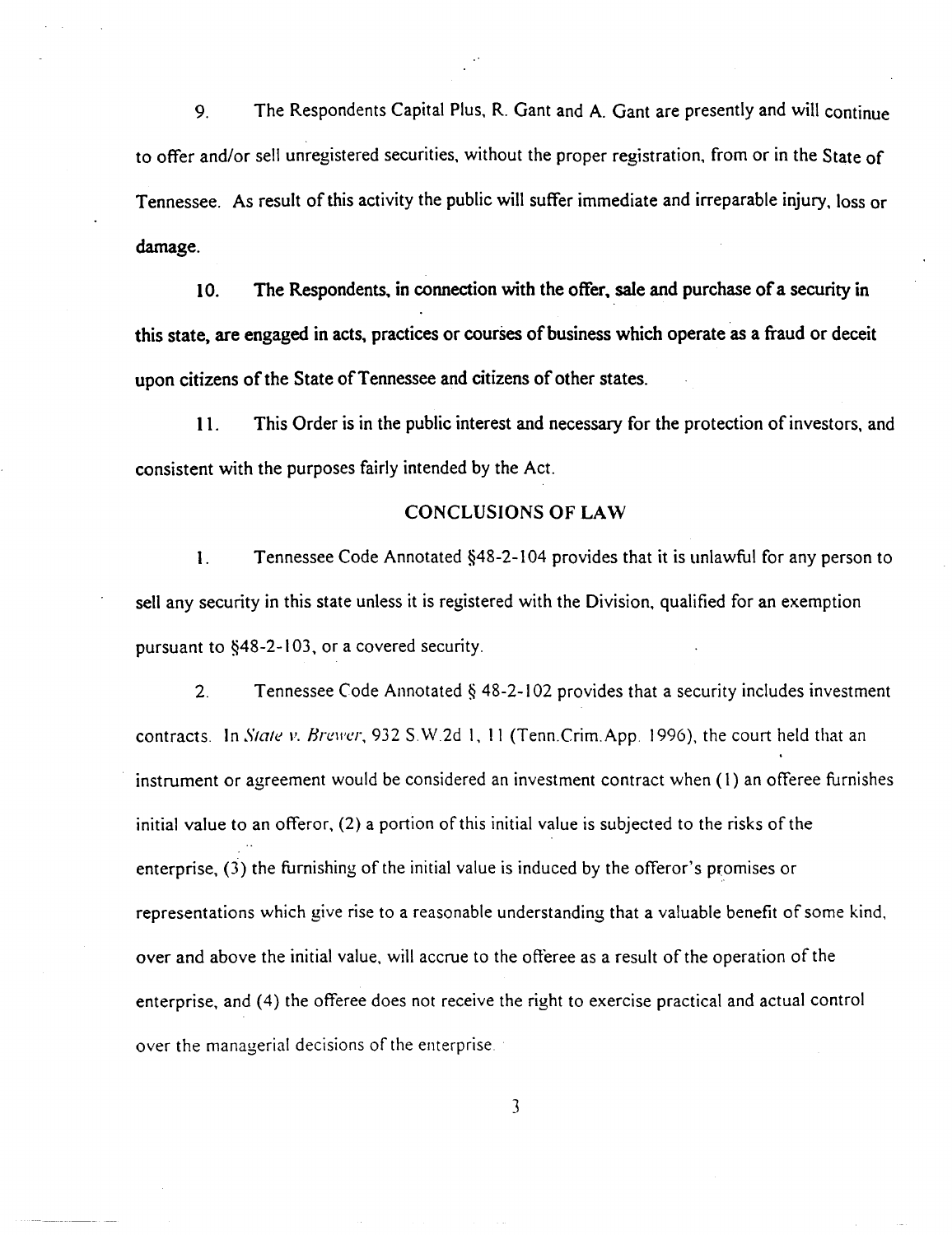3. Based upon the Findings of Fact and the Exhibits filed by the Petitioner, the Respondents have violated and are violating Tennessee Code Annotated §48-2-104 by offering and/or selling unregistered securities to Tennessee residents and residents of other states.

.-'

4. Tennessee Code Annotated  $\S$ 48-2-102(3) provides that a "broker-dealer" means any person engaged in the business of effecting transactions in securities for the account of others, or any person engaged in the business of buying or selling securities issued by one (1) or more other persons for such person's own account and as part of a regular business rather than in connection with such person's investment activities.

5. Tennessee Code Annotated §48-2-1 02(2) provides that an "agent" means any individual, other than a broker-dealer, who represents a broker-dealer in effecting or attempting to effect purchases or sales of securities from or in this state.

6. Tennessee Code Annotated §48-2-1 09(a) provides that it is unlawful for any person to transact business from or in this state as a broker-dealer or agent unless such person is registered as a broker-dealer or agent under this part.

7. Tennessee Code Annotated §48-2-109(b) provides that it is unlawful for any . broker-dealer to employ an agent to transact business as an agent unless the agent is registered under this part.

8. Based upon the Findings of Fact and the Exhibits filed by the :Petitioner, the Respondent Capital Plus has violated and is violating Tennessee Code Annotated §48-2-1 09(a) and (b) by acting as an unregistered broker-dealer and employing unregistered agents to solicit Tennessee residents and residents of other states.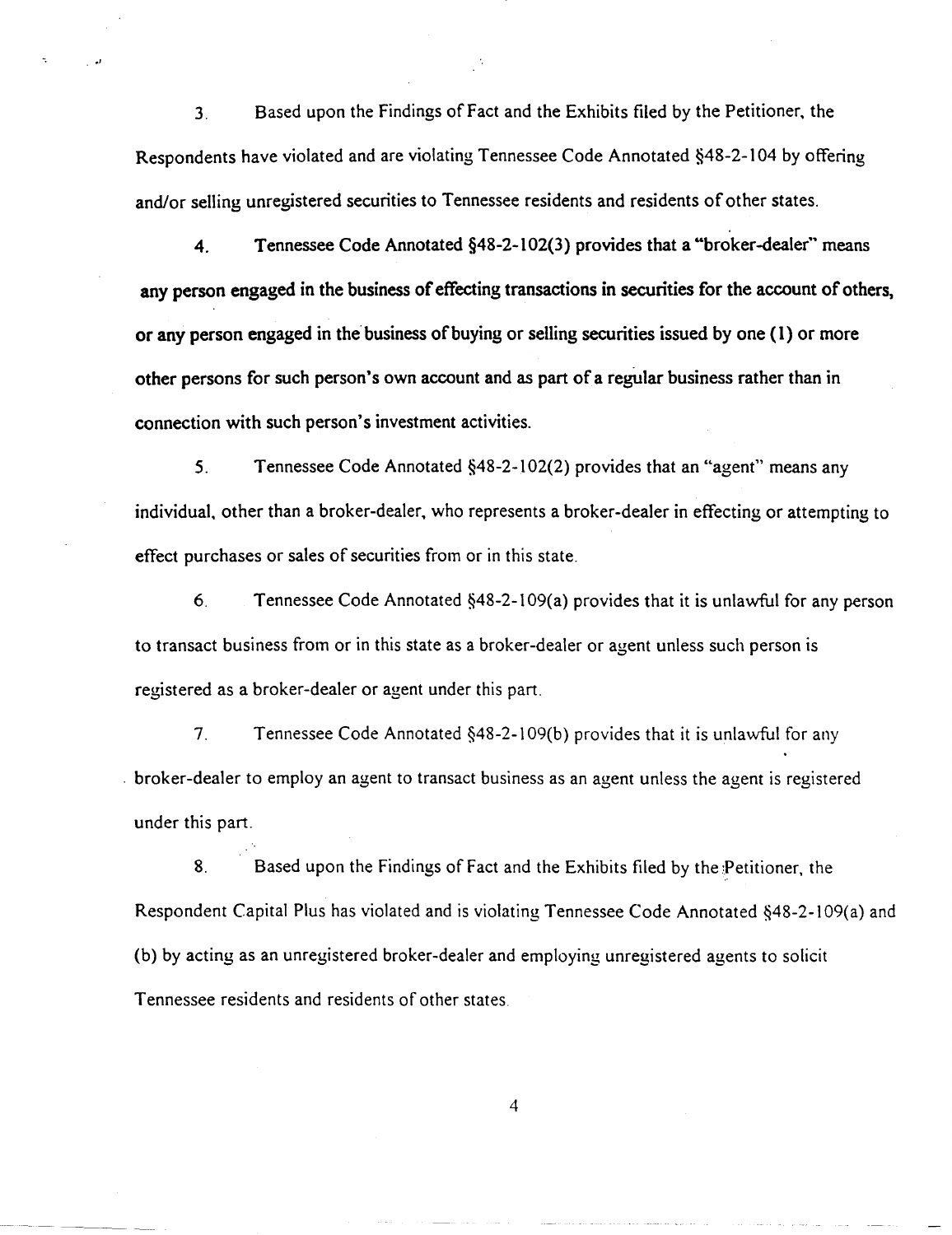4. The Respondents Capital Plus, R. Gant and Anita Gant shall cease and desist the further offer and/or sale of unregistered securities from and in the State of Tennessee.

5. The Respondents shall cease and desist, from and in the State of Tennessee, in the present and future conduct of employing any device. scheme. or artifice to defraud. making any untrue statement of a material fact or omitting to state a material fact necessary in order to make the statements made. in light of the circumstances under which they are made, not misleading. or engaging in any act, practice or course of business which operates or would operate as a fraud or deceit upon any person.

6. All persons in any way assisting, aiding, or helping any of the aforementioned Respondents in any of the aforementioned violations of the Tennessee Securities Act of 1980, as amended, Tennessee Code Annotated  $\S$ §48-2-101 et seq. shall cease and desist from all such activities in violation of the Tennessee Securities Act of 1980, as amended.

This Order is not intended to prohibit any lawful conduct in which any of the Respondents might be engaged.

Entry of this Order shall not in any way restrict the Tennessee Securities Diyision or the Commissioner of Commerce and Insurance from taking further action with respect to these or other possible violations by Respondents of the Act or any of the Rules promulgated thereunder.

This Order shall become a Final Order 30 days from the date of its entry, unless written notification requesting a hearing is made within that 30 day period.

You are advised that you have the right to a hearing as to all matters raised in this Order. If you wish to exercise your right to a hearing, please notify: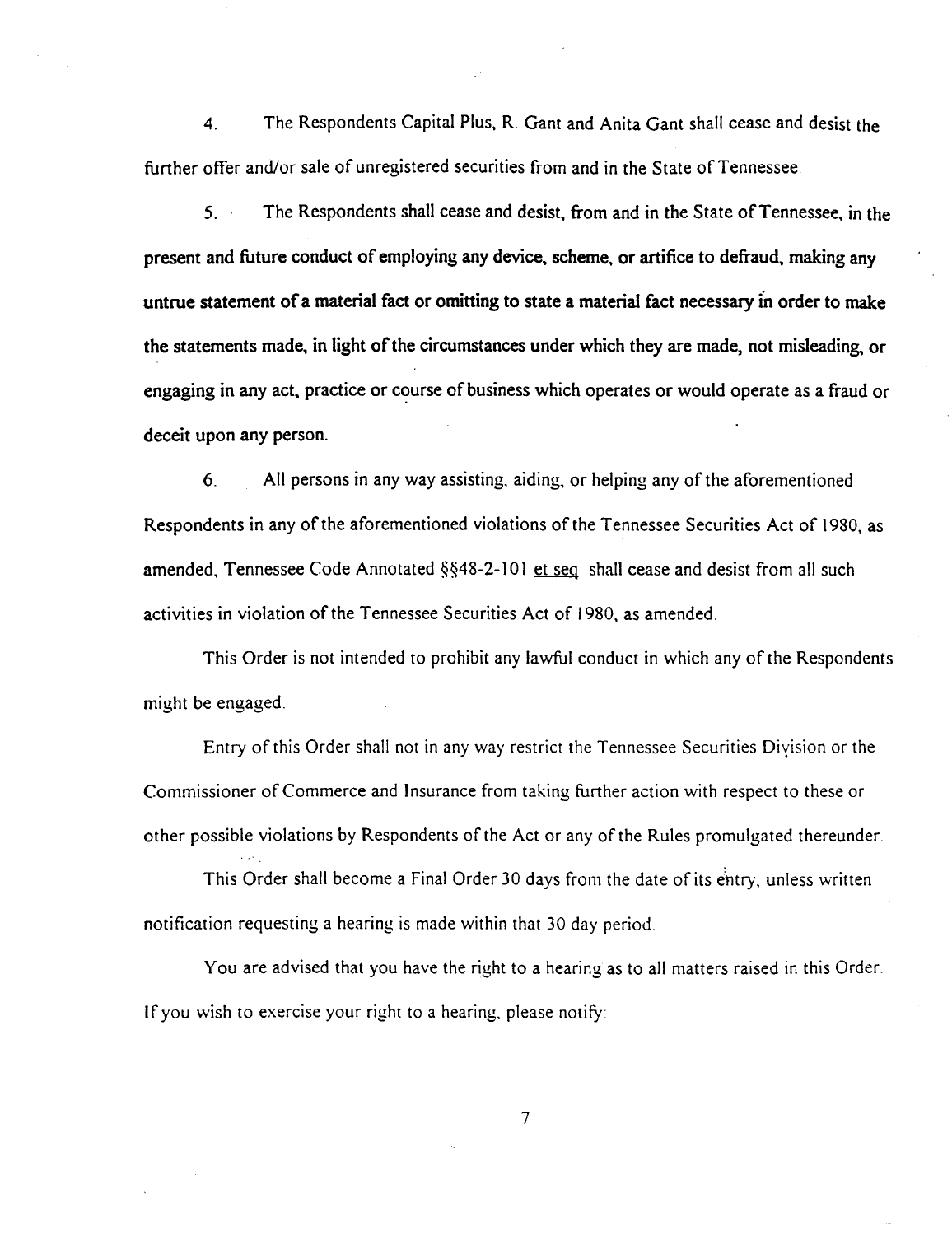# DAPHNE D. SMITH ASSISTANT COMMISSIONER FOR SECURITIES STATE OF TENNESSEE, DEPARTMENT OF COMMERCE AND INSURANCE DAVY CROCKETT TOWER, SUITE 680 500 JAMES ROBERTSON PARKWAY NASHVILLE, TENNESSEE 37243

Such request must be received within 30 days of the date of entry of this Order.

Entered this  $19\frac{\text{Hz}}{\text{day of}}$   $\frac{\text{Way}}{\text{day}}$  2000. Anne B. Pope Curve Blaze

Commissioner

š.